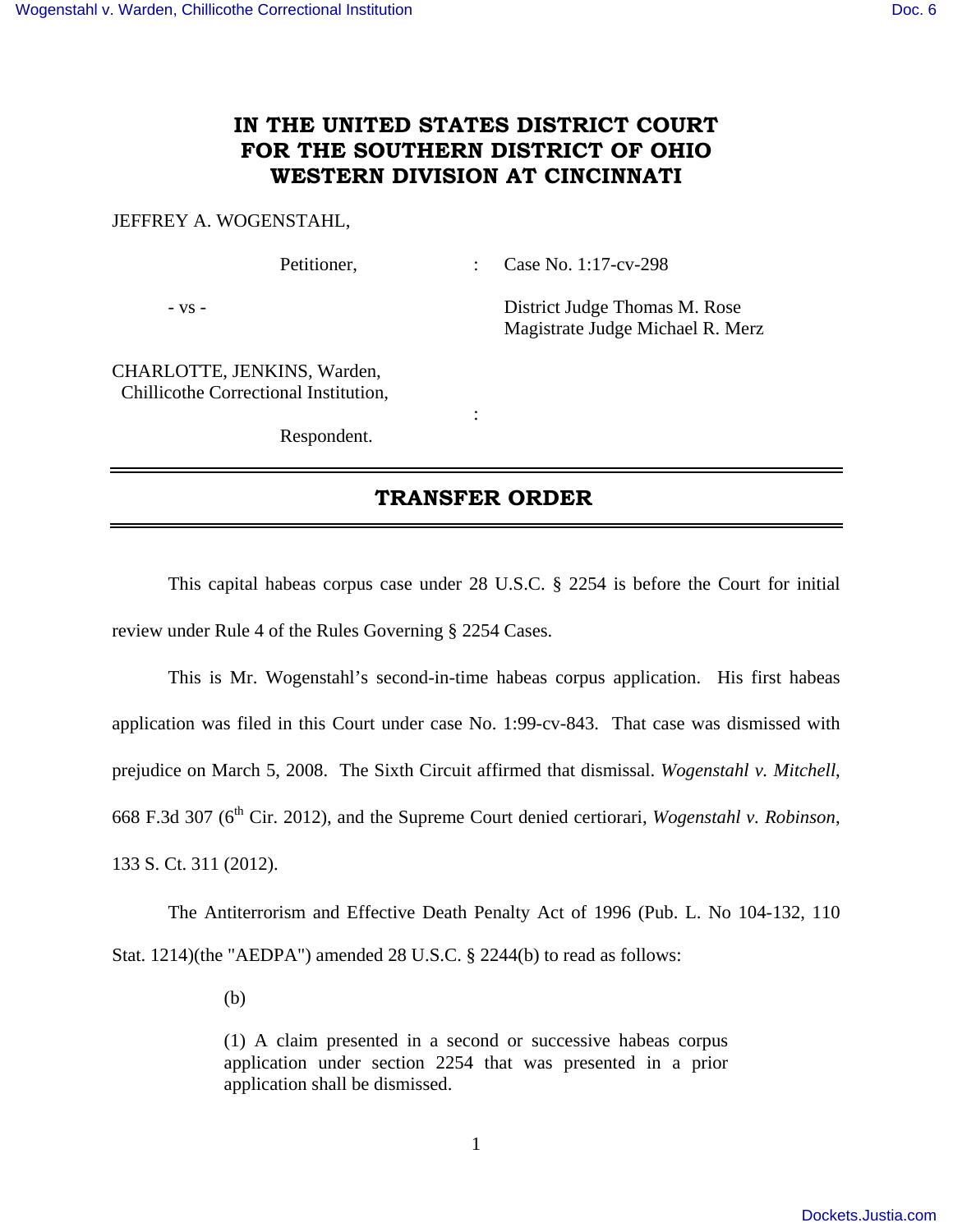(2) A claim presented in a second or successive habeas corpus application under section 2254 that was not presented in a prior application shall be dismissed unless—

(A) the applicant shows that the claim relies on a new rule of constitutional law, made retroactive to cases on collateral review by the Supreme Court, that was previously unavailable; or

(B)(i) the factual predicate for the claim could not have been discovered previously through the exercise of due diligence; and

(ii) the facts underlying the claim, if proven and viewed in light of the evidence as a whole, would be sufficient to establish by clear and convincing evidence that, but for constitutional error, no reasonable factfinder would have found the applicant guilty of the underlying offense.

(3)

(A) Before a second or successive application permitted by this section is filed in the district court, the applicant shall move in the appropriate court of appeals for an order authorizing the district court to consider the application.

(B) A motion in the court of appeals for an order authorizing the district court to consider a second or successive application shall be determined by a threejudge panel of the court of appeals.

(C) The court of appeals may authorize the filing of a second or successive application only if it determines that the application makes a prima facie showing that the application satisfies the requirements of this subsection.

(D) The court of appeals shall grant or deny the authorization to file a second or successive application not later than 30 days after the filing of the motion.

(E) The grant or denial of an authorization by a court of appeals to file a second or successive application shall not be appealable and shall not be the subject of a petition for rehearing or for a writ of certiorari.

(4) A district court shall dismiss any claim presented in a second or successive application that the court of appeals has authorized to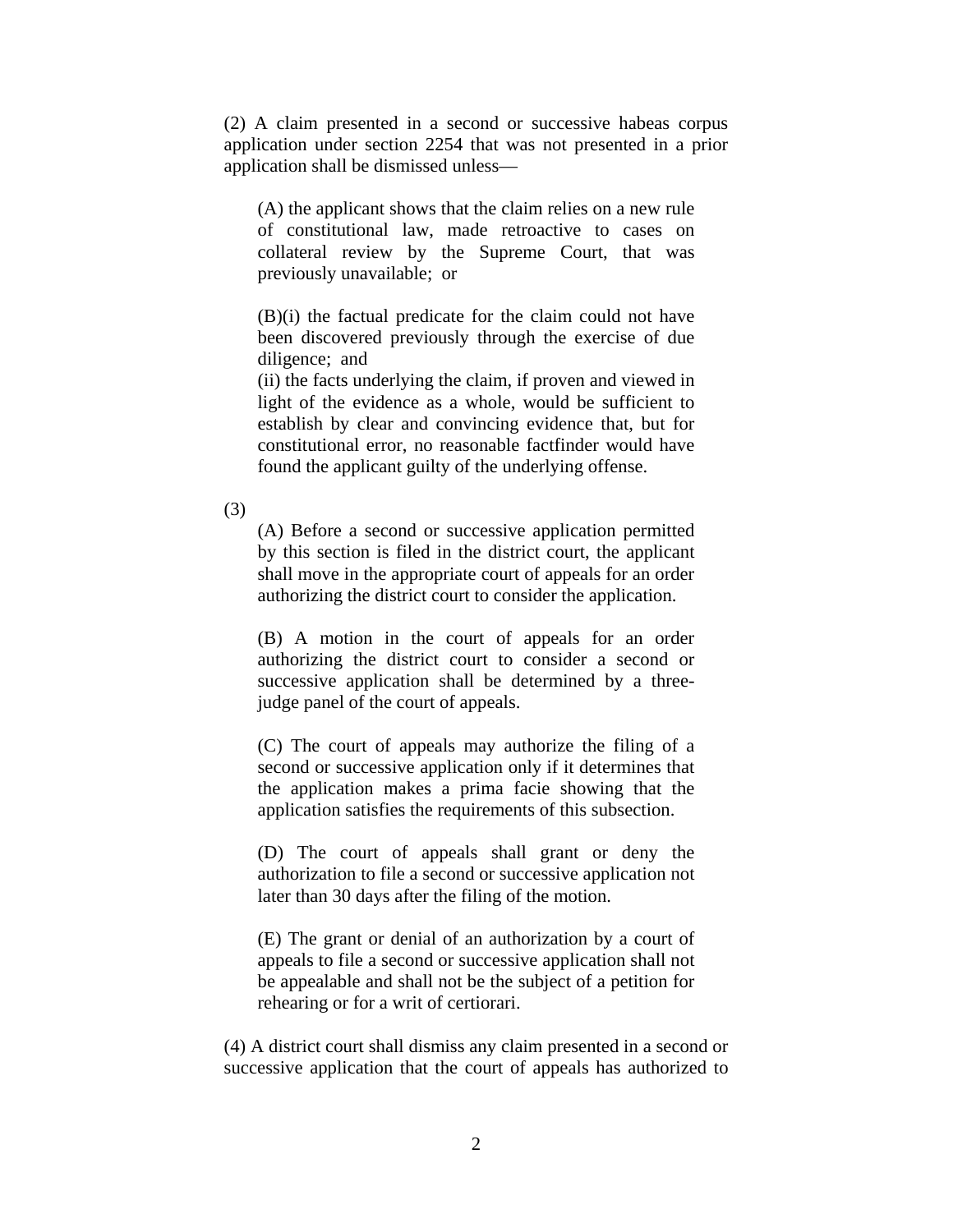be filed unless the applicant shows that the claim satisfies the requirements of this section.

 A district court lacks jurisdiction to consider a second or successive petition without approval by the circuit court. *Franklin v. Jenkins*, 839 F.3d 465 ( $6<sup>th</sup>$  Cir. 2016); *Burton v. Stewart*, 549 U.S. 147 (2007). However, the district court must decide in the first instance whether a petition or § 2255 motion is second or successive. *In re: Kenneth Smith*, 690 F.3d 809 (6<sup>th</sup> Cir. 2012); *In re Sheppard*, 2012 U.S. App. LEXIS 13709 (6<sup>th</sup> Cir. May 25, 2012).

 The instant Petition is a second or successive habeas application. It attacks the same judgment of conviction and sentence as the prior habeas case (Petition, ECF No. 1-1, PageID 19). So far as the Court is informed, there has been no new judgment in Mr. Wogenstahl's state court proceedings. *Compare Magwood v. Patterson*, 561 U.S. 320 (2010); *King v. Morgan*, 807 F.3d 154, 156 (6<sup>th</sup> Cir. 2015). The prior case was dismissed with prejudice. *Compare Panetti v. Quarterman*, 551 U.S. 930 (2007); *In re Bowen*, 436 F.3d 699 (6<sup>th</sup> Cir. 2006).

 Petitioner does not address the second or successive question in his Petition. Nor has he filed with it any proof he has obtained permission to proceed from the Sixth Circuit. Having determined the habeas application is second or successive, this Court is bound to transfer it to the Sixth Circuit for that Court's determination of whether or not Petitioner may proceed. *In re Sims*, 111 F.3d 45 ( $6^{th}$  Cir. 1997).

## **CONCLUSION**

Accordingly, it is hereby ORDERED that this case be transferred to the Sixth Circuit